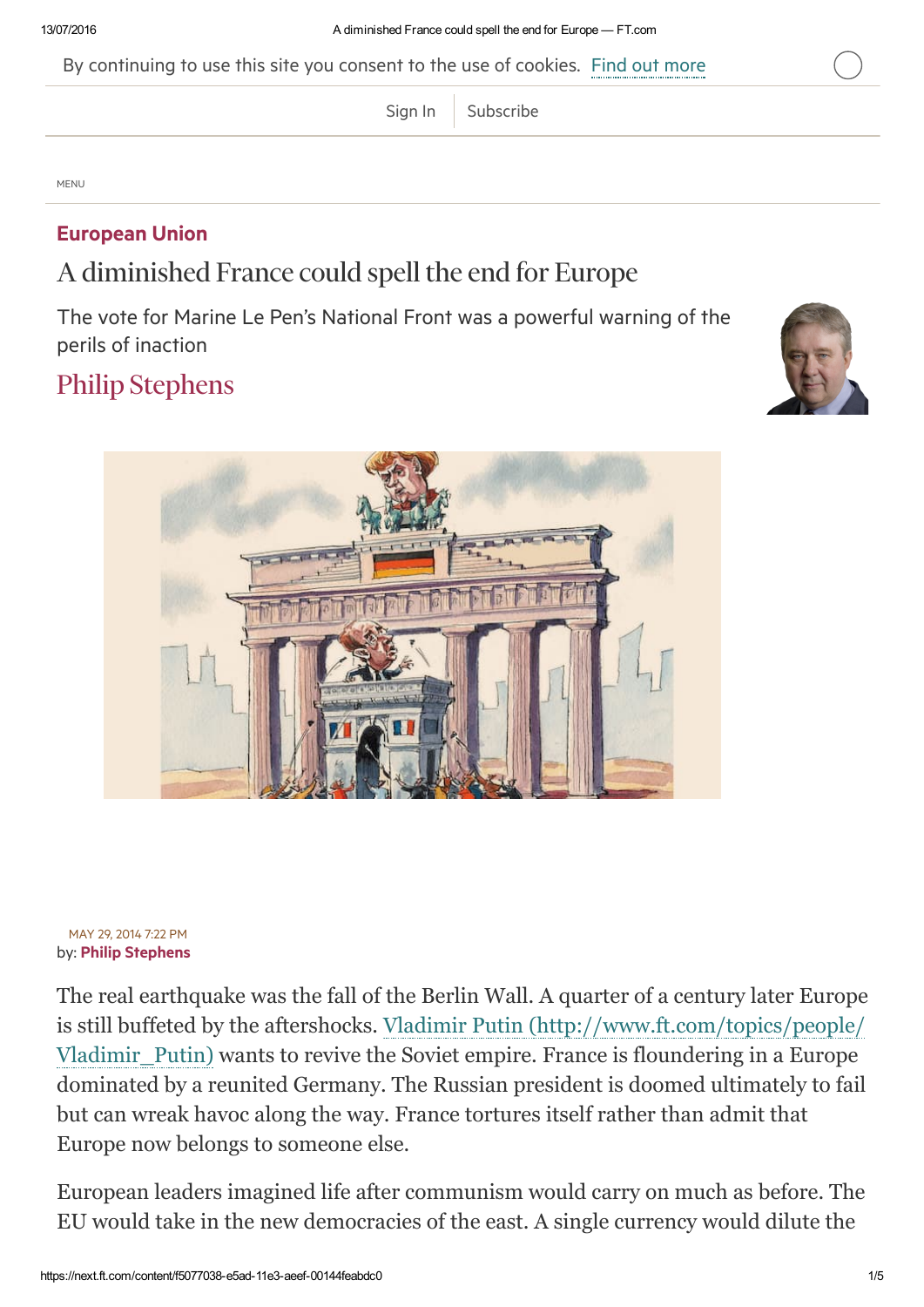dominance of the D-Mark and anchor Germany in the existing European order. That was then.

The elections to the European Parliament (http://www.ft.com/indepth/european-par liament-elections) last week were not quite the populist rout of some excited headlines. Yet the anti-elite, anti-immigrant and, in some cases, anti-EU protest was plain enough. In France, Britain and Denmark the xenophobic right made significant headway. Elsewhere, the angry vote fragmented between left and right. Populists and eurosceptics (http://next.ft.com/content/a905caba-e5a6-11e3-8b90-00144feabdc0) now hold 30 per cent of the seats in the EU assembly. Mr Putin has been cheering his fellow, equally nasty nationalist travellers  $\frac{http://next ft.com/content/07d12f2e-e57c}{$ -11e3-a7f5-00144feabdc0).

The surprise is that anyone should have been surprised by the outcome. The continent has suffered five grim years of falling living standards, rising unemployment and government-induced austerity. Germany's Angela Merkel aside, it has not been blessed with leaders who inspire popular confidence. Welfare systems designed for another age are buckling under the pressures of globalisation. That a fair slice of voters should see these elections as a cost-free chance to kick mainstream politicians can scarcely be described as startling.

The EU's leaders should not be complacent. The union must be attentive to the everyday concerns of ordinary citizens and resist interference in the nooks and crannies of national life. It would be a great pity if the politicians now negated this message by choosing an old-school federalist such as Luxembourg's Jean-Claude Juncker to head the European Commission (http://next.ft.com/content/09028fe8-e6 7e-11e3-b8c7-00144feabdc0).

For all that, the nuts and bolts of European integration are a sideshow. The insecurities and inequalities that flow from globalisation are not the fault of the EU. If there is a serious criticism to be made it is that the union has failed to find an economic and political strategy that demonstrates that member states would fare a lot worse on their own.

The prolonged sulk of successive French governments has begun to make the unthinkable thinkable

These were national more than European elections. The big shocks were delivered in France and Britain: Marine Le Pen (http://n  $ext.ft.com/content/145176b6-e4c6-11e3-894$ f-00144feabdc0)'s National Front (FN) driving the centre-right UMP and President François Hollande (http://www.ft.com/intl/t

[opics/people/Fran%C3%A7ois\\_Hollande\)'s](http://www.ft.com/intl/topics/people/Fran%C3%A7ois_Hollande) Socialists into second and third place respectively, and Nigel Farage (http://blogs.ft.com/the-world/2014/05/farage-captur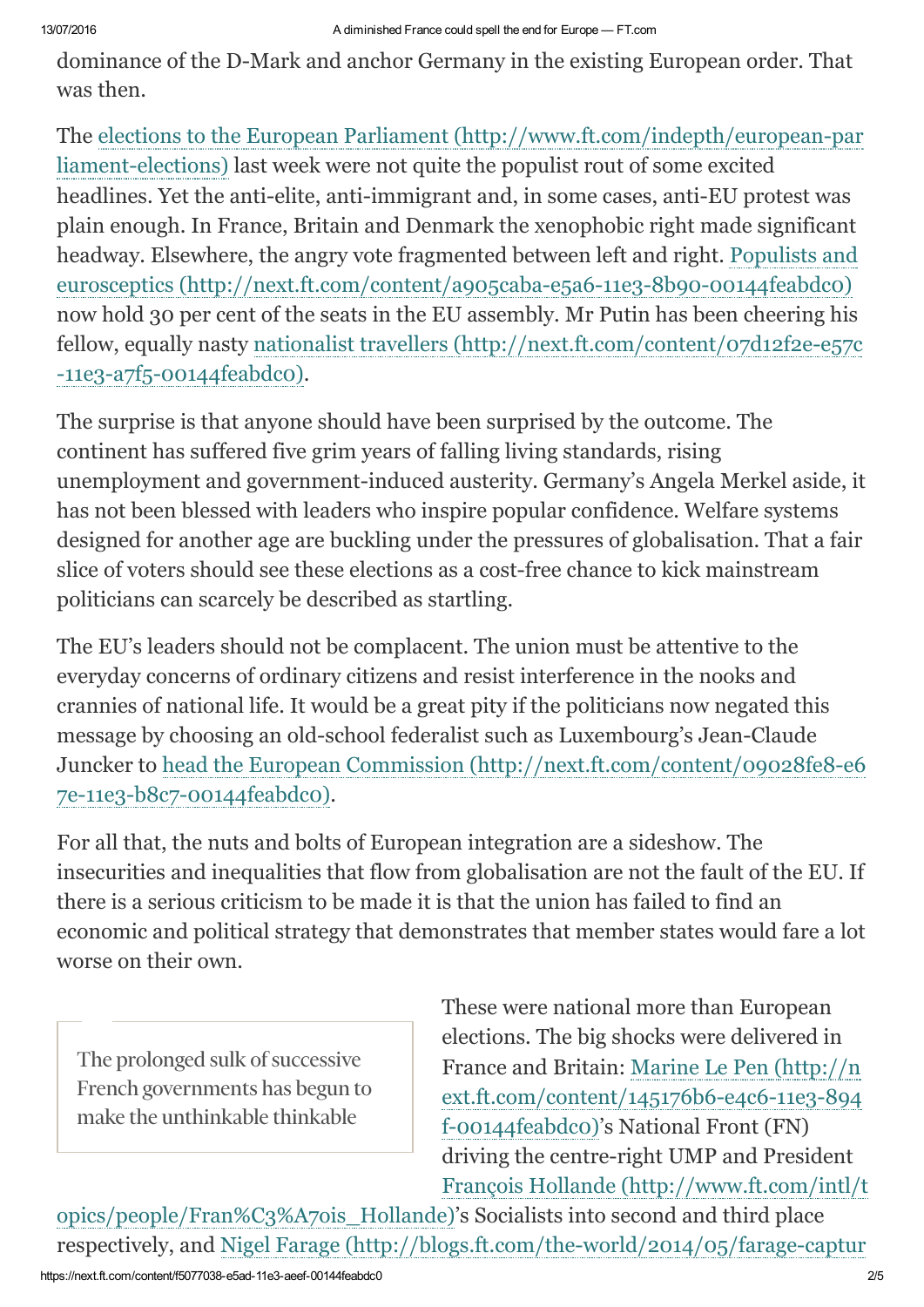es-britains-zeitgeist/)'s UK Independence party topping the poll in Britain. The opinion polls in France showed FN voters were much more intent on slapping the elite, and concerned with immigration and jobs than with the highways and byways of Brussels. Ukip supporters similarly ranked immigration and the economy as their top concerns.

The results in France are infinitely the more important – and not just because Ms Le Pen's smile does not disguise the FN's fascist and anti-semitic roots. Britain has been detaching itself from its own continent for some time. Were it to depart, the rest of the EU would suffer a hefty, but not fatal, blow. France, by contrast, is an essential pillar. Without France, the euro and the entire European project would collapse in on themselves.

The prolonged sulk of successive French governments has begun to make the unthinkable thinkable. Talk to German politicians about the future of Europe and they are not unduly exercised by Spanish debt or Italian lassitude. The country they really worry about is France (http://next.ft.com/content/70600032-e659-11e3-9a20-00144feabdc0). Germany knows better than most the dangers of an overmighty Berlin.

The founding bargain of the EU balanced German economic strength with French political leadership. The fabled locomotive of integration had two drivers. Even after German unification, President François Mitterrand felt sufficiently emboldened to say that more Europe meant more France [\(http://www.ft.com/topics/places/France\).](http://www.ft.com/topics/places/France) Even during the 1990s the sentiment owed more to hope than expectation. Two decades of economic underperformance has made it sound plain silly.

The temptation is to blame Mr Hollande. It is fair to say that he wasted the first two years of his presidency in the pretence there was a painless way of jump-starting France's long-faltering economy. This year he promised an about-turn, but doubts linger as to whether he has the grit to live up to the reforms and restore the national competitiveness.

Mr Hollande is one in a long line. His predecessor, Nicolas Sarkozy, promised a "rupture" with statist economic policies. In the event, Mr Sarkozy produced barely a ripple. It is more than 30 years since France balanced its budget and it seems almost as long since unemployment was much below 10 per cent. Sad to say, the National Front – a party as devoid of answers as it is deeply nasty – was the beneficiary of a vote against economic failure.

The strange thing is that France is not the economic basket case many anglophones pretend. It has high productivity, world-class companies, skilled workers and, as far as Europe goes, a better-than-most demographic profile. The problem is the state is